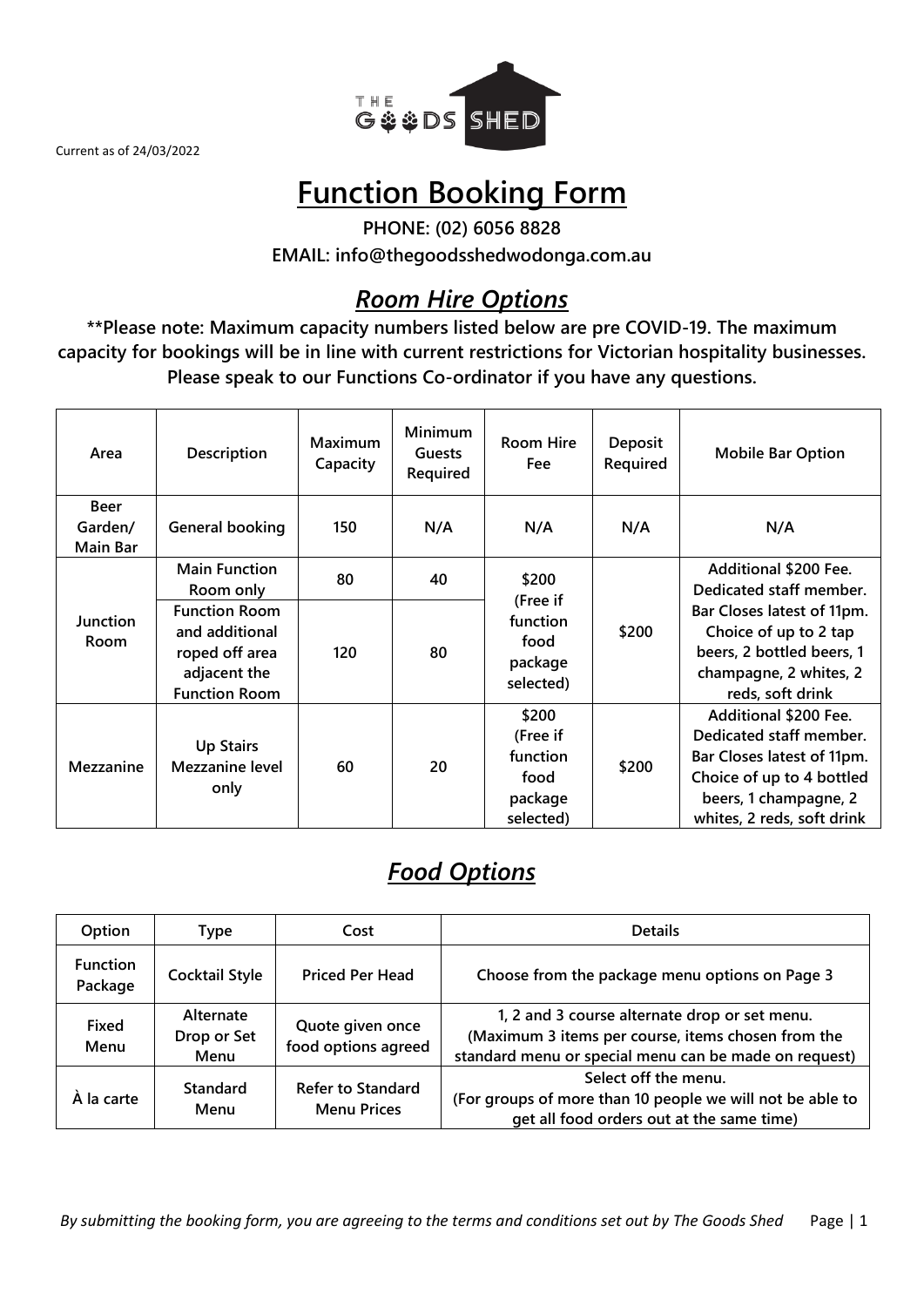Staff Member: \_\_\_\_\_\_\_\_\_\_\_\_\_

| THE<br>G & & DS SHED |  |
|----------------------|--|

Current as of 24/03/2022

# *Booking Form*

Deposit Paid: \_\_\_\_/\_\_\_\_/\_\_\_\_\_

Total: \$\_\_\_\_\_\_\_\_\_\_\_\_\_\_\_\_\_\_\_

Payment Method: \_\_\_\_\_\_\_\_\_\_\_

| Surname:                                            | <b>Number</b><br>of Guests:                                                               |  |  |
|-----------------------------------------------------|-------------------------------------------------------------------------------------------|--|--|
| <b>Given Names:</b>                                 | Date:                                                                                     |  |  |
| <b>Postal Address:</b>                              |                                                                                           |  |  |
| <b>Mobile Phone:</b>                                |                                                                                           |  |  |
| <b>Email Address:</b>                               |                                                                                           |  |  |
| Occasion:                                           |                                                                                           |  |  |
| <b>Function Times:</b>                              | <b>Function Start Time:</b><br>Approx. Finish:                                            |  |  |
|                                                     | <b>First Food to Arrive:</b>                                                              |  |  |
|                                                     | <b>Main Bar</b><br><b>Outdoors</b>                                                        |  |  |
| Area Requested:                                     | Junction Room Only<br>Junction Room with Mobile Bar $\Box$                                |  |  |
|                                                     | Mezzanine Level $\Box$<br>Mezzanine Level with Mobile Bar                                 |  |  |
|                                                     | Comments:                                                                                 |  |  |
|                                                     | (Please select options on page 3)<br>Function Package $\Box$                              |  |  |
| <b>Food Package Option:</b>                         | À la carte<br>Fixed Menu $\Box$                                                           |  |  |
| <b>Any Dietary Requests</b><br>(what and how many): |                                                                                           |  |  |
| <b>Drinks Tab Required:</b>                         | Limit:<br>Yes<br>No                                                                       |  |  |
|                                                     | Limitations (e.g. b/w/s only):                                                            |  |  |
| <b>HDTV/ Microphone</b>                             | Microphone<br><b>HDTV</b>                                                                 |  |  |
| Required:                                           | Note: Microphone available in Junction Room only.<br>Please specify if cables are needed: |  |  |
| Music:                                              | Playlist being provided D<br>Venue to provide $\Box$                                      |  |  |
|                                                     | <b>Music Style (optional):</b>                                                            |  |  |
| <b>Preferred Payment</b><br>Method:                 | Bank/Credit Card $\Box$<br>Cash $\Box$                                                    |  |  |
| Any other Requests:                                 |                                                                                           |  |  |

*By submitting the booking form, you are agreeing to the terms and conditions set out by The Goods Shed* Page | 2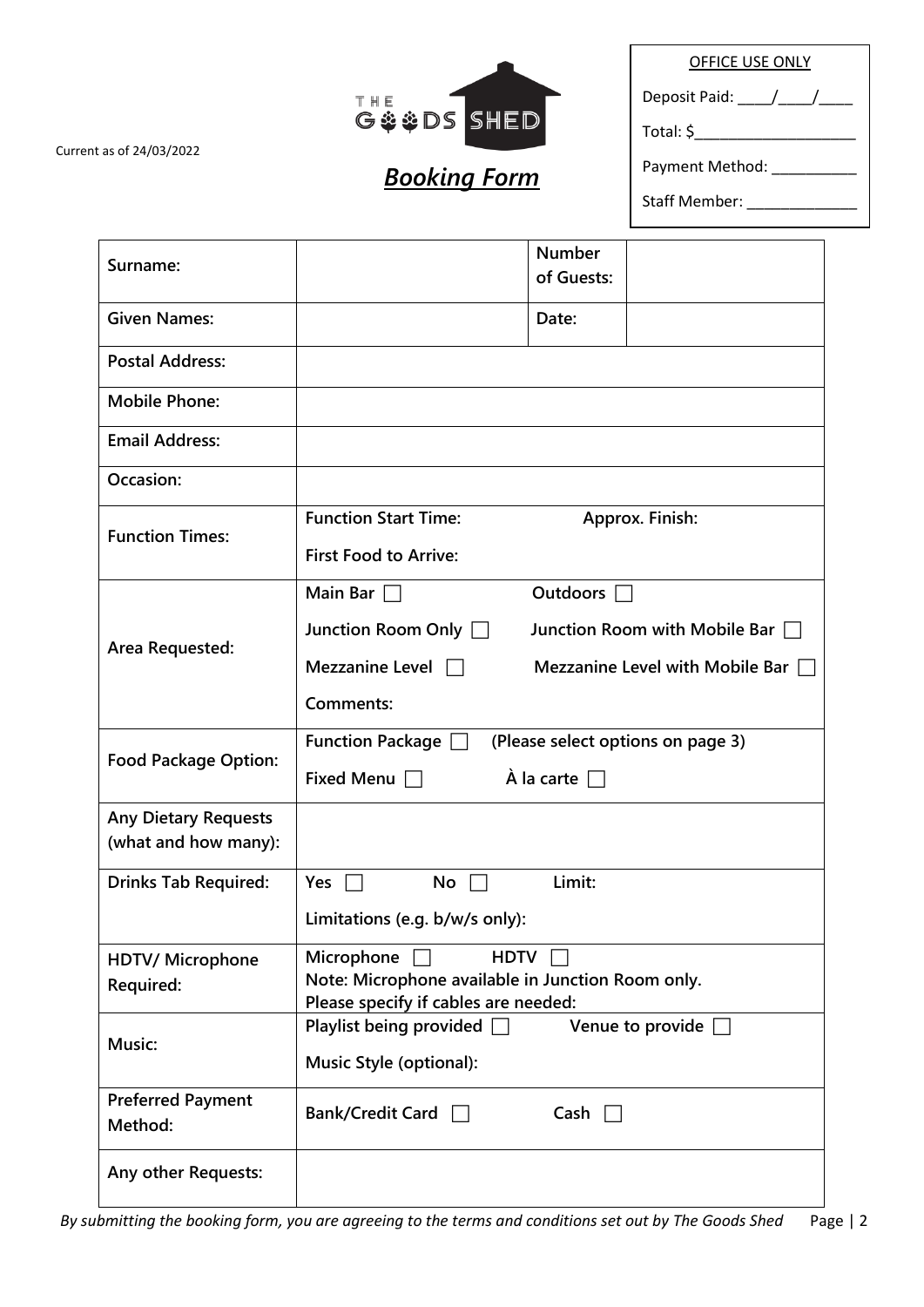# *Food- Function Package Options*

### **Nibble Food Packages (Designed for groups just wanting a bit of food to get started)** *Please Tick*

## *Afternoon Shares* *\$13 per head*

*(Cold Platters chocked with the following to get the party started)*

- **Antipasto, Cheeses and Cured Meats**
- **Hommus Plate, House Made Flat Bread, Labneh, Parsley, Tomato**
- **Accompaniment's**

# *Evening Starters* *\$22 per head*

*(A selection of our favourite shares to wet the appetite)*

- **Hommus Plate, House Made Flat Bread, Labneh, Parsley, Tomato**
- **Polenta Chips, Chilli Salt, Tomato Relish, Parmesan Mayo (GF/V)**
- **Sticky Chicken Wings, Aromatic Soy Glaze, Spring Onion Relish (GF)**
- **Salt and Pepper Squid, Kewpie, Togarashi, Ponzu – (GFM)**

# **Full Food Packages (Designed for groups wanting a full meal experience)**

# *(Just have a hankering for a fill of our traditional style pizza's? Well, this package is for you!)*

**Your selection of pizza's- We will keep bringing you your selections until you say, "No More!!" (Please choose your selections from the pizza menu on the next page)**

## *The Goods Shed Faves* *\$32 per head*

*(A larger selection of our favourite shares to keep the party going)*

- **Polenta Chips, Chilli Salt, Tomato Relish, Parmesan Mayo (GF/V)**  $\mathcal{L}_{\mathcal{N}}$
- **Mixed Mushroom Arancini, Truffle Salsa, Smoked Mozzarella, Parmesan, Celeriac Cream (V)**
- **Sticky Chicken Wings, Aromatic Soy Glaze, Spring Onion Relish (GF)**
- **Lamb Kofta Skewers, Harissa, Salsa Verde, Labneh (GF)**
- $\mathcal{L}_{\mathcal{N}}$ **Salt and Pepper Squid, Kewpie, Togarashi, Ponzu – (GFM)**
- **Panko Crumbed Prawns, Lime, Mayo, Wasabi**

# *The Main Event* *\$37 per head*

*(Our most popular package of shares and pizza guaranteed to fill you up)*

- $\mathcal{N}$ **Polenta Chips, Chilli Salt, Tomato Relish, Parmesan Mayo (GF/V)**
- $\mathcal{D}^{\text{max}}$ **Mixed Mushroom Arancini, Truffle Salsa, Smoked Mozzarella, Parmesan, Celeriac Cream (V)**
- **Sticky Chicken Wings, Aromatic Soy Glaze, Spring Onion Relish (GF)**
- **Salt and Pepper Squid, Kewpie, Togarashi, Ponzu – (GFM)**
- **Your selection of pizza's- We will keep bringing you your selections until you say, "No More!!" (Please choose your selections from the pizza menu on the next page)**

# *The Whole Hogg…* *\$42 per head*

*(Our extended package with more shares, followed by pizza to satisfy the hungriest of folk)*

- $\Delta \mathbf{N}$ **Polenta Chips, Chilli Salt, Tomato Relish, Parmesan Mayo (GF/V)**
- $\mathcal{L}_{\mathcal{D}}$ **Mixed Mushroom Arancini, Truffle Salsa, Smoked Mozzarella, Parmesan, Celeriac Cream (V)**
- **Sticky Chicken Wings, Aromatic Soy Glaze, Spring Onion Relish (GF)**
- **Our Bourbon BBQ Glazed Smokey Pork Ribs, ChimiChurri**
- **Lamb Kofta Skewers, Harissa, Salsa Verde, Labneh (GF)**
- **Salt and Pepper Squid, Kewpie, Togarashi, Ponzu – (GFM)**
- **Your selection of pizza's- We will keep bringing you your selections until you say, "No More!!" (Please choose your selections from the pizza menu on the next page)**

# *Want to add to a package?*

**If you like a particular package but your favourite shares dish isn't there, not to worry, additional items from The Goods Shed's standard shares menu can be added to each package. Additional items added will be presented as entrée size at the standard menu price.**

*By submitting the booking form, you are agreeing to the terms and conditions set out by The Goods Shed* Page | 3



*Pizza Fiesta* *\$22 per head*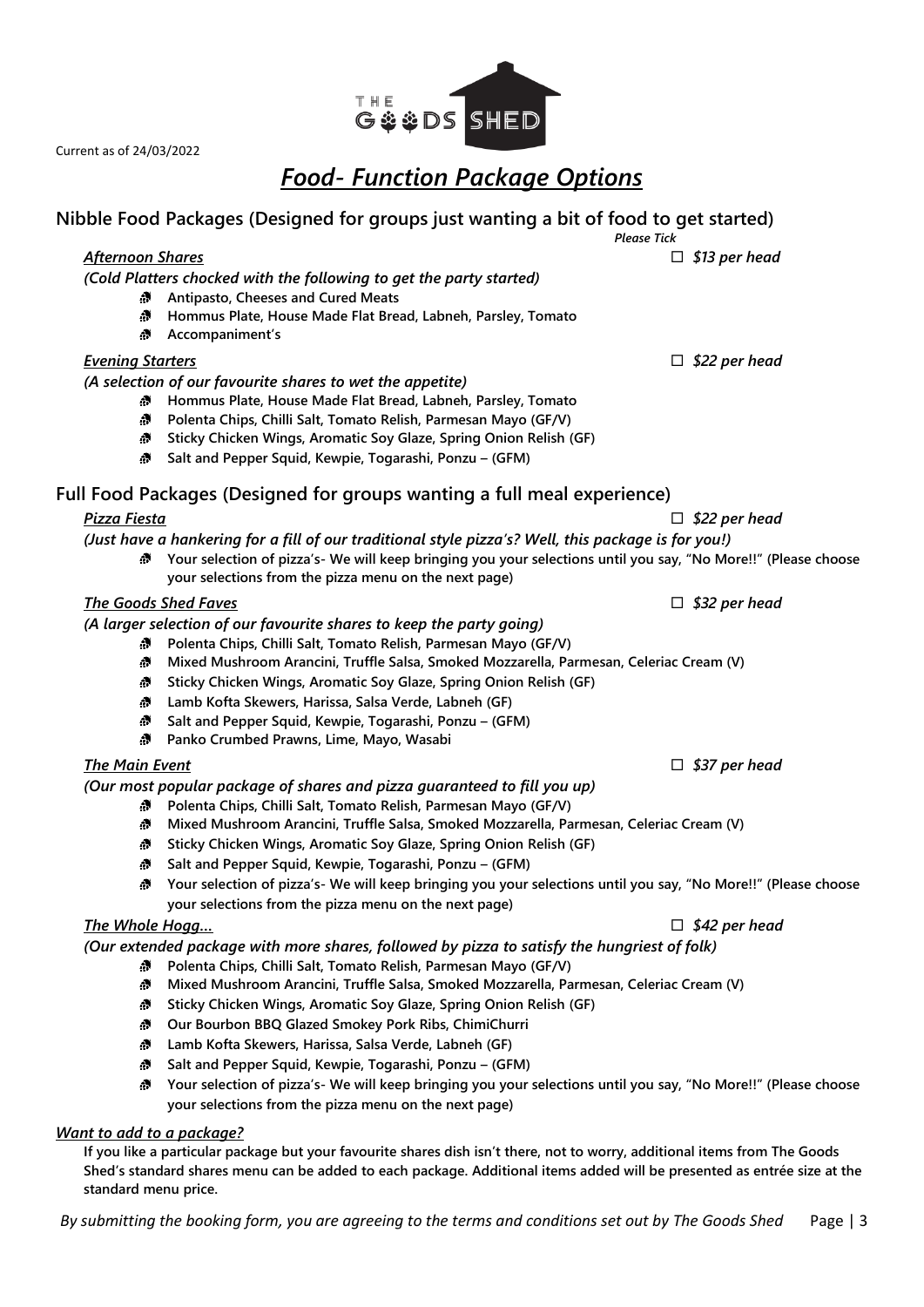

# *Food- Pizza Selections*

## *(Only applicable for groups who have selected a package on the previous page that includes pizza)*

| <b>Please Tick</b> |                                                                                                                                                                                                                                                                        |
|--------------------|------------------------------------------------------------------------------------------------------------------------------------------------------------------------------------------------------------------------------------------------------------------------|
| $\Box$             | Margherita (V)<br>Fresh Mozzarella, Cherry Tomatoes, Oregano, Parmesan, Basil                                                                                                                                                                                          |
|                    | $\Box$ Fungi and the Pig (VM/VGM)<br>Portobello Mushrooms, San Danielle Prosciutto, Parmesan, Rocket, Truffle Oil                                                                                                                                                      |
| $\Box$             | The Wodonga<br>Formichi Tuscan Pork Sausages, Caramelised Onion, Roast Capsicum, Rosemary & Garlic Oil, Smoked<br>Mozzarella                                                                                                                                           |
|                    | $\Box$ Milano 2.0 (VM) (MILDLY SPICY)<br>Formichi Hot Salami, Mushrooms, Artichoke, Mount Zero Olives, Basil, Garlic and Rosemary Oil, Smoked<br>Mozzarella                                                                                                            |
| $\Box$             | <b>The Bruce</b><br>Smoked Leg Off the Bone, Loads of Pineapple, Fresh Mozzarella                                                                                                                                                                                      |
| □                  | El Diablo (Medium Spicy)<br>Chipotle BBQ Base, Marinated Chicken, Chorizo, Hot Salami, Pickled Chilli, Jalapenos, Ranch Dressing,<br>Onion, Coriander<br>*Ask for Standard Hot, Extra Hot OR "Insane" HOT!                                                             |
|                    | $\Box$ Peter Peter (V)<br>Honey Roasted Pumpkin, Pine Nuts, Danish Fetta, Spinach, Artichoke, Mushrooms, Ricotta Pesto, Garlic                                                                                                                                         |
|                    | $\Box$ When In Rome (VGM)<br>Olive Oil Base   Potato   "Aphrodite" Haloumi   Sweet Potato   Pancetta   Rosemary   Onion   Artichoke  <br><b>Confit Garlic</b>                                                                                                          |
| $\Box$             | <b>Black Tiger</b><br>Garlic Prawns, Roast Capsicum, Black Garlic, House Made Bacon, Saffron Aioli, Semi Dried Tomato, Pickled<br>Chilli, Smoked Mozzarella, Rocket and Capers                                                                                         |
| $\Box$             | The Happy Hippy (V/VG)<br>Vegan Mozzarella, Mushrooms, Artichoke, Capsicum, Cherry Tomatoes, Mount Zero Olives, Garlic, Onion,<br>Oregano, Spinach, Pickled Chilli                                                                                                     |
|                    | All Pizzas Come with Our Tomato Passata Base & Mozzarella Cheese Unless Otherwise Stated.                                                                                                                                                                              |
|                    | Gluten Free Pizza Bases available \$4 Surcharge<br>GF= No Gluten added<br>** We cannot guarantee gluten free due to the potential for cross contamination in our small kitchen<br>GFM= No Gluten Added IF Modified<br>V= Vegetarian, VG= Vegan, VGM= Vegan IF Modified |
|                    | <b>Desserts</b>                                                                                                                                                                                                                                                        |

*Order off the Menu* **- Please ask about the current standard menu options and pricing.**

# *Fixed Menu Dining*

**We can offer 1, 2 or 3 course dining packages that are tailor made to suit the client's needs. Our Junction Room function space is perfect for that sit down event, providing intimacy and privacy. Our Head Chef can create that special Menu, keeping in tone with your budget and tastebuds. For more information, please speak to our Functions Coordinator.**

*By submitting the booking form, you are agreeing to the terms and conditions set out by The Goods Shed* Page | 4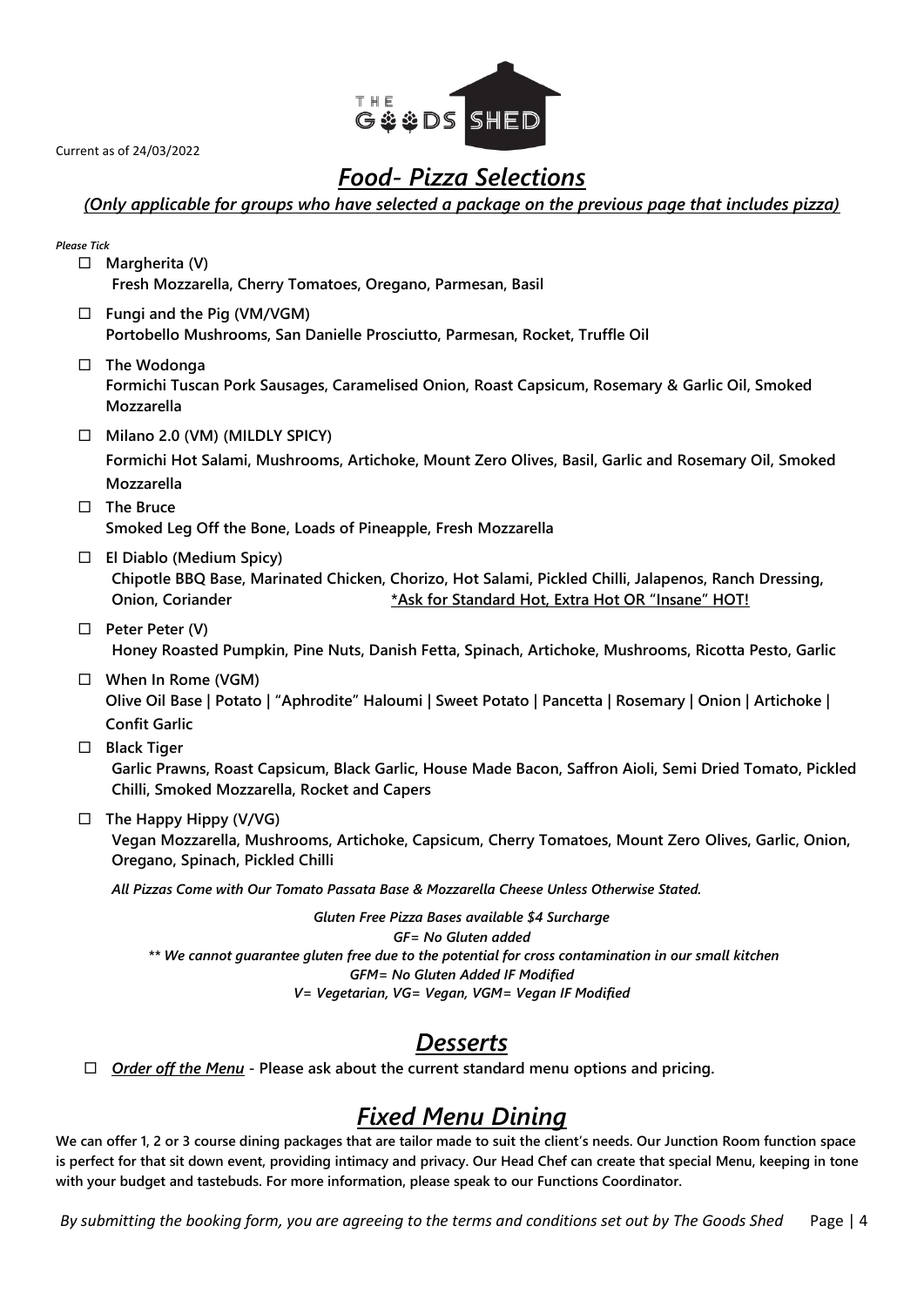

**WHITES**

# *Drinks- Mobile Bar Drinks List*

## *(Only applicable for groups who have selected a package on the previous page that includes pizza)* **Mobile bar fee: \$200. Mobile Bar can only be selected if running a drinks tab. All drinks are at bar prices.**

**Tapped Beer Selection (Junction Room Only)**

**Maximum 2 Beers on Tap**

| Please Tick                          | \$/Schooner |                                      | \$/Schooner |
|--------------------------------------|-------------|--------------------------------------|-------------|
| $\Box$ Hawkers Pilsner               | \$9.5       | $\Box$ Harcourt Apple Cider          | \$10.0      |
| $\Box$ Bridge Rd Pale Ale            | \$9.5       | $\Box$ 4 Pines Brookvale Ginger Beer | \$11.5      |
| $\Box$ Mitta Pale Lager              | \$9.5       | $\Box$ Venom Refreshing Ale (Mid)    | \$9.0       |
| <b>BentSpoke Crankshaft IPA</b><br>П |             | \$10.5 $\Box$ Bright Pilot (Light)   | \$8.0       |

**The beer tap list is constantly changing, so please discuss with the Functions Coordinator to see what is available on the date of your function.**

## **Bottle Beer**

**Maximum 2 for Hop Room. Maximum 4 for Mezzanine. Ask the Functions Co-ordinator for help choosing from our 60+ craft beers/ciders in the fridge**

## **Wine Selection**

**Maximum 1 Champagne, 2 Whites and 2 Reds** 

|                    | <b>VALLIES</b>                    |                   |                           |          |
|--------------------|-----------------------------------|-------------------|---------------------------|----------|
|                    | <b>Style</b>                      | <b>Winery</b>     | Label                     | \$/Glass |
| <b>Please Tick</b> |                                   |                   |                           |          |
| ப                  | Sparkling                         | Dal Zotto         | Prosecco                  | \$10.5   |
|                    | Moscato                           | Chrismont         | La Zona                   | \$10.0   |
| П                  | Sav Blanc                         | Cofield           | <b>Sav Blanc</b>          | \$10.5   |
| ப                  | <b>Pinot Grigio</b>               | Pizzini           | <b>Pinot Grigio</b>       | \$11.0   |
|                    | <b>REDS</b>                       |                   |                           |          |
| <b>Please Tick</b> |                                   |                   |                           |          |
| ப                  | Sangiovese                        | Pizzini           | Nonna Gisela              | \$11.0   |
| П                  | <b>Pinot Noir</b>                 | <b>Buller</b>     | <b>The Nook</b>           | \$10.5   |
| П                  | <b>Shiraz</b>                     | <b>Posh Plonk</b> | <b>Shiraz</b>             | \$12.5   |
| ப                  | <b>Cabernet Sauvignon Cofield</b> |                   | <b>Cabernet Sauvignon</b> | \$13.0   |
|                    |                                   |                   |                           |          |

# **Soft Drink Selection**

| <b>Please Tick</b> |                              |              |
|--------------------|------------------------------|--------------|
|                    | $\Box$ Pepsi/Pepsi Max       | \$5 Can      |
| $\Box$             | - Solo                       | \$5 Can      |
|                    | $\square$ Lemonade           | \$5 Can      |
|                    | $\Box$ Dry Ginger Ale        | \$5 Bottle   |
|                    | $\Box$ Bundaberg Ginger Beer | \$5.5 Bottle |